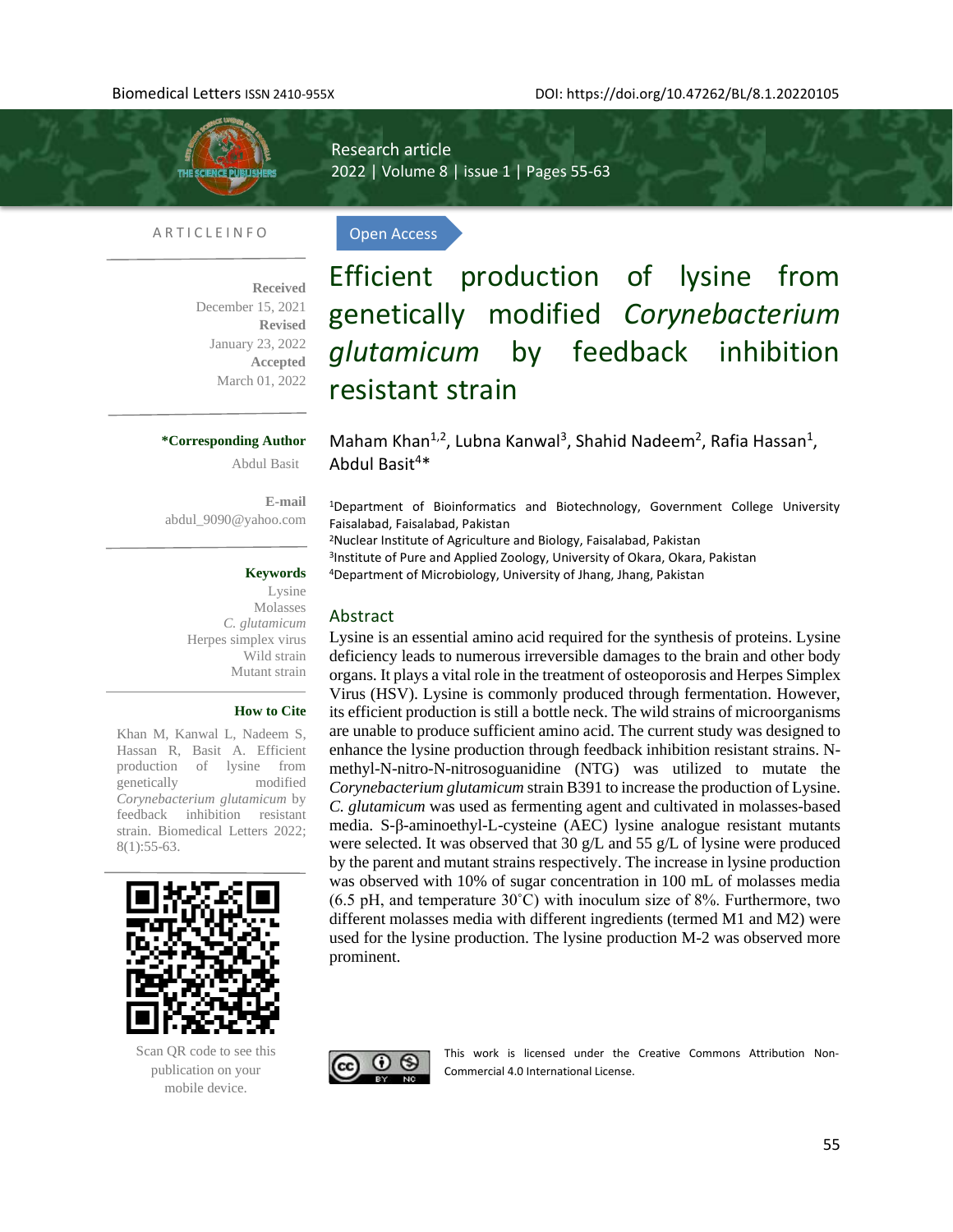# **Introduction**

Amino acids are the building blocks of proteins and play key role in various metabolic pathways. There are twenty amino acids and are classified into essential and non-essential amino acids. Essential amino acids are ingested as food supplements, while non-essential amino acids are synthesized by the body. Essential amino acids plays vital role for the cure of diseases as glutamine protects the permeability of the intestine, Lcitrulline lowers down the blood pressure and L-lysine enhances the bone strengthening [1]. Eggs, beans, cereals, meat and fish are the natural source of the essential amino acids including L-lysine [2].

Lysine plays an important role in carnitine synthesis and lowers down the cholesterol level. The carnitine has the ability to coverts the fatty tissues into the energy for use. Lysine is also helpful for the treatment of Herpes Simplex Virus (HSV) [3]. Children and animals require lysine for an adequate milk production and body growth. Lysine is also used in food flavor and in food preservation [4]. Various microorganisms have been used commercially for the production of amino acids including L-lysine. *Corynebacterium* sp., *Escherichia, Serratia* and *Bacillus,* are the most commonly used organisms for the synthesis of Llysine through fermentation. Fermentation is cheaper and environment friendly approach [5]. Therefore, research has been focus for the efficient production of amino acids through fermentation methods by using genetic engineering tools [6]. The homoserineauxotrophic mutant of *C. glutamicum* produced large amount of lysine in liquid broth medium. *C. glutamicum* served as a major host for the production of amino acids and used as a flavor enhancer Lglutamate. Various genetic engineering tools such as mutation, recombination and gene cloning are used for hyper production of L-lysine. Besides, chemical mutagens such as acethyl methane sulfonate (EMS), N-methyl-N-nitro-N-nitrosoguanidine (NG) and (Methyl nitro nitroso guanidine) MNNG are also applicable. To increase the production of the desired and targeted metabolites, feedback inhibition mechanism can be altered through possible mutations [7]. The lysine analogue S-(β- aminoethyl)-L-cysteine (AEC) can use as a substitute for lysine in feedback inhibition. Therefore, a mutant capable of exhibiting resistance against AEC may accumulate the large amount of lysine in the fermentation medium [8]. The current study improved the production of lysine by utilizing *C. glutamicum* through feedback inhibition mechanism.

# **Materials and Methods**

#### *Strain*

*C. glutamicum B*391 strain was obtained from the Department of Zoology, University of the Punjab, Lahore, Pakistan. The culture was further streaked on the nutrient agar medium, and culture of the isolated strain was preserved in 30% glycerol and placed at - 80°C for further processing.

#### *Culture media preparation*

The inoculum was prepared by utilizing two different protocols as through LB-Broth media and molasses media, used for fermentation. Two different types of molasses-based media (Sucrose  $10g$ ; KH<sub>2</sub>PO<sub>4</sub>, 0.05g; K<sub>2</sub>HPO<sub>4</sub>, 0.05g; MgSO<sub>4</sub>.7H<sub>2</sub>O, 0.025g; CaCO<sub>3</sub> 2.0g;  $(NH_4)_2SO_4$ ,  $2.0g$ ;  $NH_4NO_3$ ,  $2.0g$ ; pH 7.0) were tested for the production of the amino acid. The prepared media solutions were labeled as MM-1(NH4)2SO<sup>4</sup> (nitrogen source) and MM-2  $(NH<sub>4</sub>)NO<sub>3</sub>$  (nitrogen source). The molasses was diluted as 1:1 and pH were adjusted at 7.0 with 1N HCl.

## *Minimum Inhibitory Concentration (MIC)*

MIC of s-(β-amino methyl)-L-cysteine (AEC) was determined against the wild type cells through the cup-plate bioassay technique [9]. The nutrient broth was used for seeding layer. The bioassay cups having the capacity of 0.8 mL were prepared with different concentrations (50-250  $\mu$ g/mL) of AEC along with 0.1 M phosphate buffer (pH 7.0). The petri plates were incubated for 48 hours at 28˚C. The diameter of the inhibition zone was measured, and MIC was noted (**Suppl. Fig. 1**).

## *L-Lysine improvement*

L-Lysine was improvement through mutagenesis through overnight growth having 30 mL (or 50 mL of MM-2) solution. The prepared culture was centrifuged for 7 min at 3,000 rpm and the process was repeated again having volume (7.5 mL) of citrate (0.1M) buffer (pH 5.5). The pellet was obtained and suspended [10]. NTG of 100  $\mu$ g/mL concentration was prepared in one tube and incubated at 28°C and 150 rpm for 90 min in a vibratory incubator. In other tube, 0.2 mL of the simple citrate buffer was taken in order to keep balance considered as zero incubation. The prepared culture was taken out, centrifuged and washed with 4 mL phosphate buffer (pH 7.0). The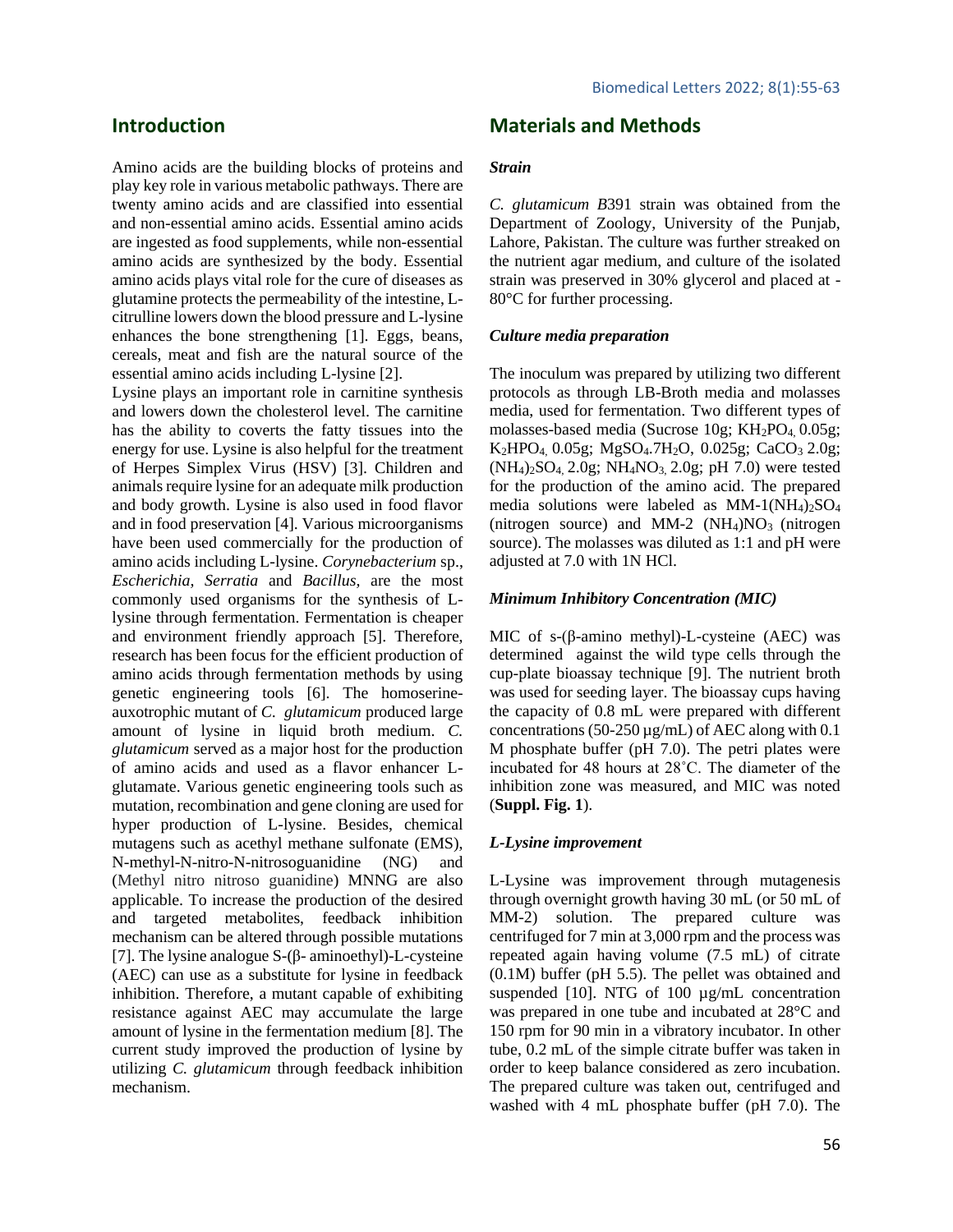dilutions were prepared and inoculated on nutrient medium plates for further processing. The constituents of minimal medium  $[CaCl<sub>2</sub> 0.01g;$ MnSO<sup>4</sup> 0.01g; ZnSO<sup>4</sup> 0.001g; CUSO<sup>4</sup> 0.02g; NiCl<sup>2</sup> 0.02g; (NH4)2SO<sup>4</sup> 2.0g; urea 0.5g; KH2PO<sup>4</sup> 0.1g;  $K<sub>2</sub>HPO<sub>4</sub> 0.01g$ ; MgSO<sub>4</sub> 0.25g; biotin 0.25g; glucose 2g/5ml] were adjusted with the pH of 7.2. AEC resistant mutants were obtained (**Table1**). One colony was picked with the help of sterile toothpick and stabbed on three separate plates carefully. The colonies were counted on the plate containing type 1 media and the colonies were seems healthy (**Fig. 1**) [11]. The lysine producing mutants were isolated as described [12]. The qualitative and quantitative estimation analyses of lysine production were performed. The substrate utilization assay was performed by commercially available glucose kit (**Suppl. Fig. 2**).

## Biomedical Letters 2022; 8(1):55-63

**Table 1**: The AEC resistant strains isolation and bacterial count

| Type 1 media                  | <b>Type 2 media</b> | Type 3 media  |
|-------------------------------|---------------------|---------------|
| AEC Con. Of $1 \text{ mg/ml}$ |                     |               |
| $MM-2$                        | $MM-2$              |               |
| Nutrient Agar                 | Nutrient Agar       | Nutrient Agar |

## *Estimation of reducing sugars*

The reducing of sugar level was determined through DNS (ingredients: 3, 5-Dinitrosylsylic acid 10g; Rochelle salt (potassium sodium tartrate) 182g; phenol 3.0 mL; Sodium sulphite 0.5g and sodium hydroxide 10g).



**Fig. 1:** Different growth media was utilized to analyze the maximum yield **A)** MM-2+ Nutrient Agar was utilized **B)** MM-2+AEC was used **C)** Nutrient Agar was applied

## *Comparison of two methods for assaying reducing sugars in the determination of carbohydrase activities*

The selected ingredients were prepared with 600 mL distilled water in 2 L flask and stirred magnetically. The reducing sugars of the sample were calculated from standard curve by recording absorbance at 550 nm. The samples were collected with the difference of 12 hours. The maximum amount of L-lysine was obtained through 10% sugar concentration.

## *Chromatography*

Quantitative analyses of amino acids were done by using paper chromatography.

## *Quantitative paper chromatography of amino acid mixtures by spot comparison methods*

Paper chromatography approach was used to detect the amino acids [11]. The spots present closely were distinguished through electrophoresis technique. To determine the quantitative estimation of desired amino acids on the chromatography paper was cut and eluted in 3 mL of methanol solution (**Suppl. Fig. 3**). The solution in methanol was determined through spectrophotometer at 550 nm. The values of lysine were quantified through standard amino acids. The cell mass estimation was performed on spectrophotometer at 610 nm (**Suppl. Fig. 4**). The optimization for hyper production of *L*-Lysine, effect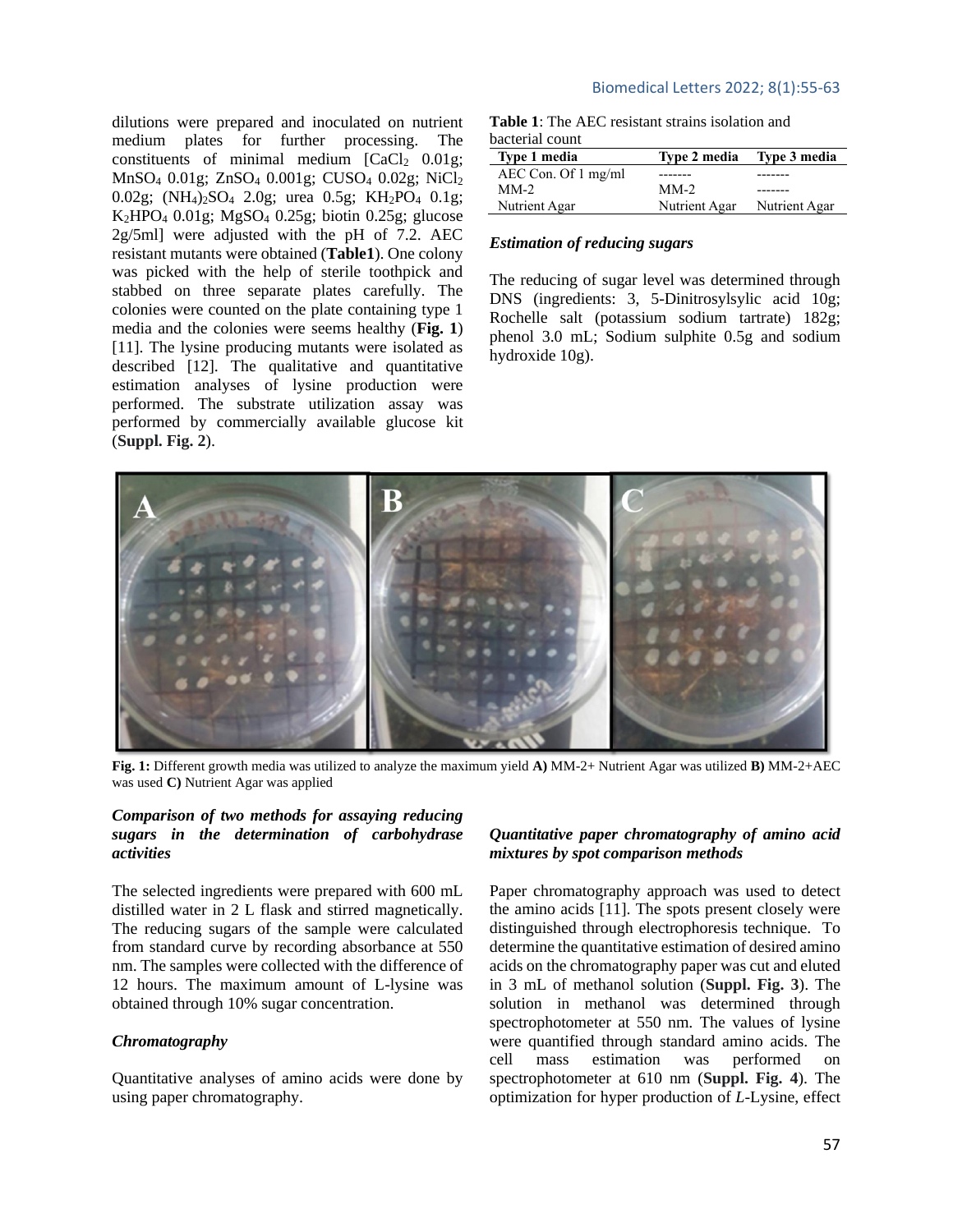of pH, effect of inoculum size, effect of temperature and growth kinetic parameters [13] were analyzed. The parameters of substrate utilization were  $\mu$  specific growth rate per hour (slope of time in hours on x-axis and  $\ln X$  on y-axis),  $t_d$  was the doubling time (h)  $(0.693/\mu)$ ,  $Q_s$  was the rate of substrate consumption (g/L.h), (slope of time in hours on x-axis and substrate (S) on y-axis),  $Q_x$  was rate of cell mass formation (g/L.h), (slope of time in hours on x-axis and cell mass  $(X)$  on y-axis),  $Y_{x/s}$  was the cell yield coefficient **(**g cells/g Sub):

$$
Y_{x/s}=\begin{matrix}X_m-X_o\\S_o-S_m\end{matrix}
$$

 $q_s$  was the specific rate of substrate utilization (g sub/g cells/h) and  $q_s = \mu / Y_{x/s}$ . Similarly, the product formation parameters were also calculated as  $Q_p$  was the rate of L-Lysine formation (g/L.h), (slope of time in hours on x-axis and L-Lysine (P) on y-axis),  $Y_{p/s}$  was the product yield of L-Lysine (g lys/g sub)

$$
P_m-P_o \newline Y_{p/s}=\begin{array}{c} P_m-P_o \\\hline \\ S_o-S_m \end{array}
$$

Y**p/x** was the specific yield of L-Lysine (g lys/g cells)

$$
Y_{p/x}\!=\!\frac{P_m\!-\!P_o}{X_o\!-\!X_m}
$$

 $q_p$  was the specific rate of L-Lysine formation (g lys/g cells/h)

$$
q_p\!\!=\mu.\;Y_{p\!/\!x}
$$

For optimizing the parameters, the organisms were grown during the time course to reveal the specific growth rate  $(\mu h^{-1})$ , doubling time  $(t_d h)$ , specific rate of substrate utilization  $(q_s)$ , rate of substrate consumption (*Q*s), rate of cell mass formation (*Q*x), cell yield coefficient (*Y*x/s), volumetric rate of *L*-Lysine formation  $(Q_{\text{lys}})$ , specific rate of L-Lysine formation  $q$ <sub>lys</sub>, product yield of *L*-Lysine (Y<sub>lys/s</sub>) and specific yield of *L*-Lysine (Y<sub>lys/s</sub>) for biosynthesis of L-lysine.

#### *Statistical analysis*

The observed data was subjected to calculate the Mean ± standard error of mean (SEM). Oneway Analysis of Variance (ANOVA) was applied to evaluate the means among the columns. The graphs were generated by utilizing the slide write software. Graph Pad in Stat 3 was used to determine the significant differences among the mean values. The pvalues (≤0.05) were considered statistically significant.

# **Results**

#### *Microscopic and cultural characteristics*

The characterization of the strain was performed through microscopy. The organism showed purple color after gram staining and having V shaped structure (**Fig. 2**).

# *Determination of MIC and mutagenesis of the bacterial strains*

The experiments were performed for the determination of the minimum inhibitory concentration of L-lysine analogue S-β-aminoethyl-Lcysteine (AEC). The concentration of AEC was observed between the ranges from 0.5-1.5 mg/ml. The higher zone was appeared at higher concentration of AEC and the diameter of the zone gradually became smaller with the increase of concentration. The minimum concentration of AEC was selected having small zone and 1 mg/ml (**Fig. 3**) was observed. The survival rate of organism decreased as the concentration of the mutagen NTG increased from 0- 50 µg/ml and the survival rate was observed 3-4% having treatment of 100 µg/ml for 2 h (**Fig. 2**).



**Fig. 2:** Microscopic image of *Corynebacterium glutamicum*

## *Production of L-lysine*

In present study, the mutants of *C. glutamicum* B391 were developed for the efficient production of Llysine. The mutants were developed having resistance against AEC and the production of lysine was higher. The parent and the mutant strains were tested and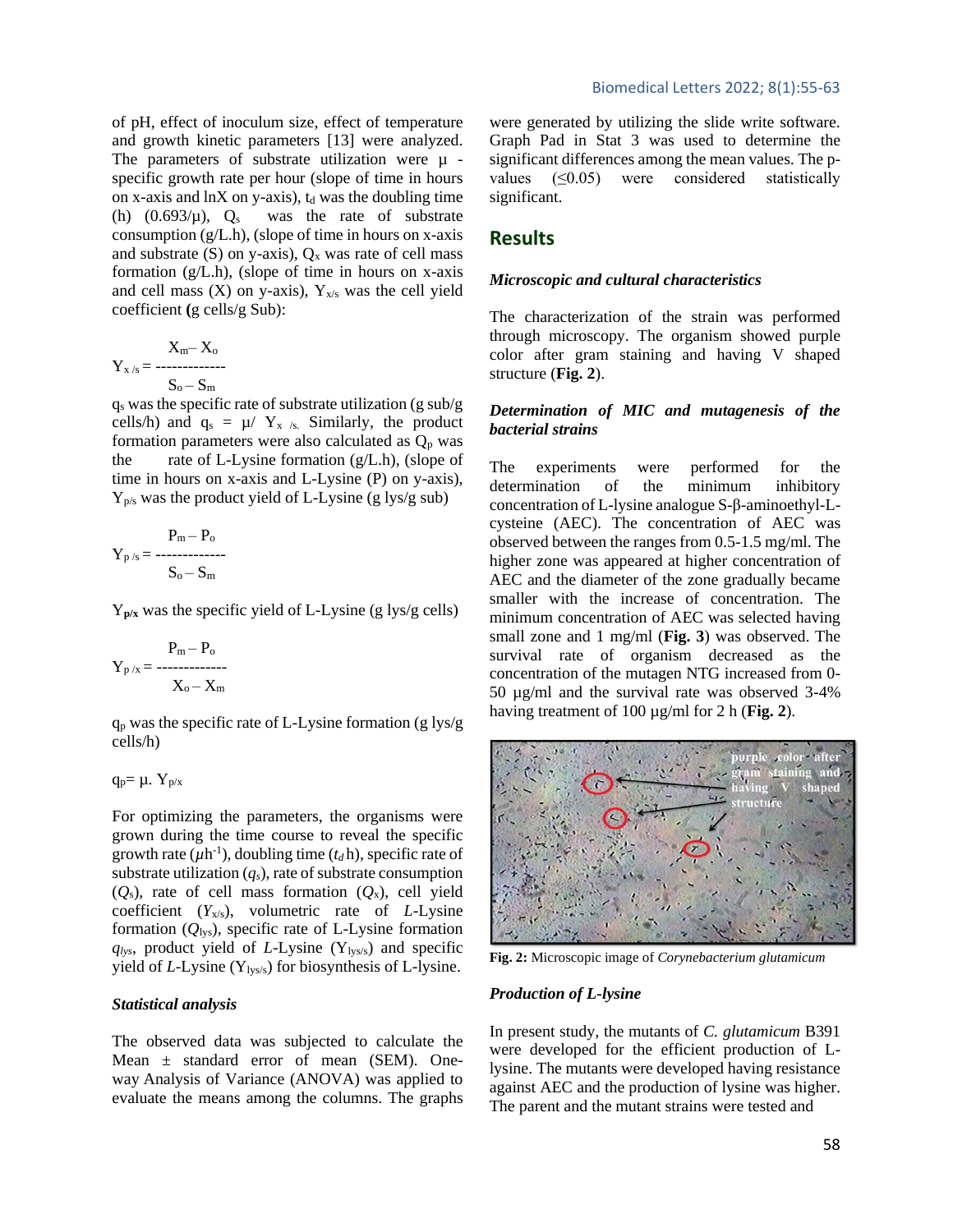## Biomedical Letters 2022; 8(1):55-63



**Fig. 3:** The cup-plate bioassay technique for minimum inhibitory concentration (MIC) showed inhibition zone for 391 strain **A)** NTG mutagen growth were observed at 50, 100, 150 and 391 concentration **B)** AEC mutagen growth were observed at 200, 250 and 391 concentration

compared under different conditions for the production of L-lysine. It was observed that the parent strain produced  $\sim 30$  g/L while the mutant strain showed  $\sim 50$  g/L of L-lysine production. The increase in production was achieved after the optimization of different conditions including sugar concentration in molasses, pH, inoculum size and temperature. Interestingly, it was observed that the production of Llysine from 15-17% of sugar concentration was increased, and the generated mutant may have the ability to increase the production.

## *Effect of sugar concentrations on L-Lysine production*

Different concentrations of sugar were tested for the parent and the mutant strains of *C. glutamicum.*  Organism was cultivated on 7.5%, 10%, 12.5% and 14% of sugar concentrations maintained through molasses-based media. The production with utilization of the substrate was increased (**Table 2**). With the increase of glucose concentration, the production rate of L-lysine was decreased. At 10% of glucose concentration, the parent strain produced 23 g/L, while the mutant strain produced 44g/L after 36– 48 h of incubation. The sugar in the medium for mutant strain and parent strain were 10 g/L and 9 g/L respectively.

Effect of pH and temperature on *L*-Lysine production The pH optimum was estimated for the maximum Llysine production and the cell mass formation in the fermentation media was incubated at 28˚C to 30˚C. The effect of initial pH of fermentation media on L-Lysine yield was observed between the ranges of 6.5- 7.5. Various experiments were performed with the pH of 7 and similar results were observed. It was observed that the maximum production of L-lysine was obtained at pH 6.5 and the increase and decrease of pH reduces the production of L-lysine (**Table 3**).

## *Effect of temperature on L-lysine production*

The temperature is an important factor that effects the production. The optimum temperature for maximum production of lysine was determined and observed the ranges of  $26^{\circ}$ C -  $32^{\circ}$ C. The maximum production of the temperature was observed ranges from 30˚C - 32˚C for the parent and mutant strains. It was observed that the maximum yield was obtained between 30˚C - 32˚C. It was also observed that the increase in temperature (>32˚C) cause reduction in the yield of Llysine. At 30˚C, the parent strain showed maximum yield of 30 g/L while the mutant strain yielded for 55g/L (**Table 4**).With the increase in temperature, the production of lysine from both parent and mutant strains were reduced for 4.3 g/L and 8 g/L respectively.

## *Effect of inoculum size on L-lysine production*

During the kinetics study, the effect of inoculum size was also observed for *C. glutamicum* for parent and mutant strains. The inoculum size for kinetics study ranges from 4-10 % used for the fermentation media in shaking incubator (**Table 5**). It ranges from 6 to 8 % to increase the L-lysine production for parent and mutant strains. However, 8% can be used as optimum inoculum size for L-lysine production on industrial scale.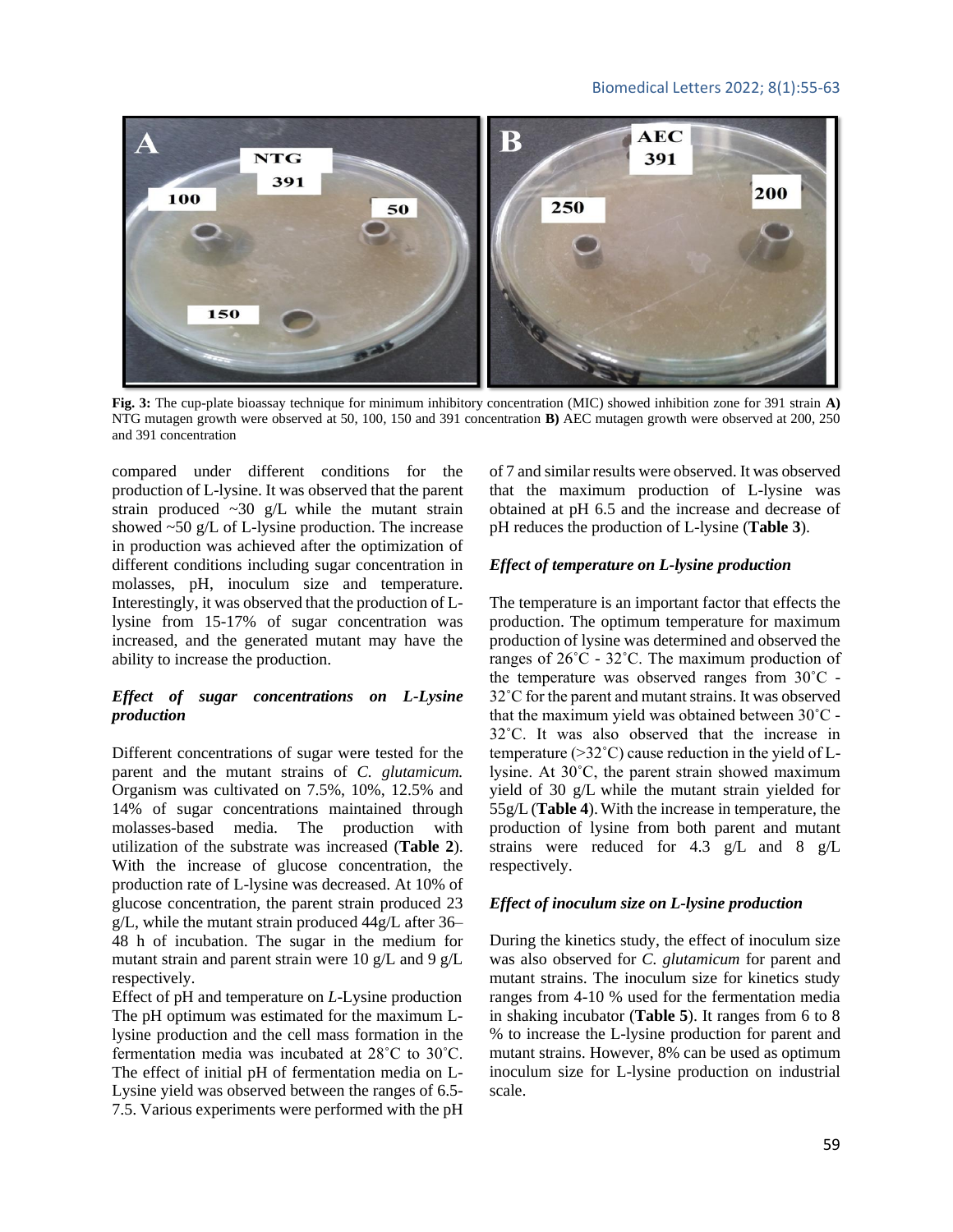| Glucose         | $\mu$ (h <sup>-1</sup> |                          | $T_{d}$ (h)                  |           |                   |       | US                       |       | vх    |       | $Y_{x/s}$ g cells/g |       | <b>V</b> lvs |       | g Iys                    |       | lvs/s                    |                       | $\angle$ lys/x           |       |
|-----------------|------------------------|--------------------------|------------------------------|-----------|-------------------|-------|--------------------------|-------|-------|-------|---------------------|-------|--------------|-------|--------------------------|-------|--------------------------|-----------------------|--------------------------|-------|
| Conc. $(\% )$   |                        |                          |                              |           | $g$ sub/g cells/h |       | g/l.h<br>Q/Lh            |       |       | sub   |                     |       | <b>g/l.h</b> |       | $g$ lys/g cells/h        |       | g lys/g sub              |                       | g lys/g cells            |       |
|                 |                        |                          |                              |           |                   | M     |                          | М     |       |       |                     | M     |              |       |                          |       |                          |                       |                          | IVI.  |
| $\cdot$ $\cdot$ | $- -$                  | $- -$                    | $\overline{\phantom{a}}$     | ت کے والے | $-$               | $- -$ | $\overline{\phantom{a}}$ | $- -$ | $- -$ | $- -$ | 0.23                | 0.3   | $- -$        | $- -$ | $- -$                    | $- -$ | 0.30 <sub>1</sub>        | $\sim$ $\sim$<br>0.35 | $\overline{\phantom{a}}$ | $- -$ |
| 10              | $- -$                  | $\overline{\phantom{a}}$ | $\sim$ $\sim$<br>$\angle$ ./ | $- -$     | $- -$             | $- -$ | $- -$                    | $- -$ | 0.55  | 0.94  | $- -$               | $- -$ | 0.82         | 2.06  | 1.29'                    | 0.592 | $\overline{\phantom{a}}$ | $\sim$ $\sim$         | $\overline{\phantom{a}}$ | 0.91  |
| 12.5            | $- -$                  | $- -$                    | 2.73                         | $- -$     | $- -$             | $- -$ | 2.39                     | $- -$ | $- -$ | $- -$ | $-$                 | $- -$ | $- -$        | $- -$ | $\overline{\phantom{a}}$ | $- -$ | $- -$                    | $- -$                 | $- -$                    | $- -$ |
|                 | 0.24                   | 0.34                     | $- -$                        | $- -$     |                   | -54   | $- -$                    |       | $- -$ | $- -$ | $-$                 | $- -$ | $- -$        | $- -$ | $- -$                    | $- -$ | $- -$                    | $- -$                 | J.Y                      | $- -$ |

**Table 2:** The effect of sugar concentration on substrate utilization parameters through kinetic study

**Table 3:** The effect of pH concentrations on substrate utilization parameters through kinetic study

| рH            | $\mu$ (h <sup>-1</sup> |       | $T_d(h)$ |                           | g sub/g cells/h                                                                                   |       | ŲS<br>g/l.h |                          | vх<br>g/l.h              |             | $\pm x/s$<br>g cells/g sub |                          | $\mathbf{V}$ lys<br>g/l.h |       | q Ivs<br>g lys/g cells/h |                          | $\mathbf{I}$ lys/s<br>g lys/g sub |       | ' lys/x<br>g lys/g cells |       |
|---------------|------------------------|-------|----------|---------------------------|---------------------------------------------------------------------------------------------------|-------|-------------|--------------------------|--------------------------|-------------|----------------------------|--------------------------|---------------------------|-------|--------------------------|--------------------------|-----------------------------------|-------|--------------------------|-------|
|               |                        |       |          |                           |                                                                                                   |       |             |                          |                          |             |                            |                          |                           |       |                          |                          |                                   |       | D                        | M     |
| 0.0           | $- -$                  | $- -$ | $-$      | --                        | --                                                                                                | $- -$ | 0.89        | 2.12                     | $- -$                    | $-$         | $- -$                      | $- -$                    | $- -$                     | $- -$ | 0.255                    | $\overline{\phantom{m}}$ | $- -$                             | $- -$ | $- -$                    | $- -$ |
| 7.0           | 0.24                   | 0.33  |          | $\sim$ $\sim$<br><u>.</u> | $\hspace{0.05cm} \hspace{0.02cm} \hspace{0.02cm} \hspace{0.02cm} \hspace{0.02cm} \hspace{0.02cm}$ | 0.941 | $\sim$      | $\sim$                   | 0.86                     | $\leq$<br>. | 0.54                       | 0.34                     | 0.8                       | 1.79  | $\overline{\phantom{a}}$ | $- -$                    | 0.31                              | 0.54  | 1.1                      | 1.52  |
| 7 75<br>ر ے ، | $-$                    | $- -$ | $- -$    | $- -$                     | 0.923                                                                                             | $- -$ | $- -$       | $\overline{\phantom{a}}$ | $\overline{\phantom{a}}$ | $-$         | $- -$                      | $\overline{\phantom{a}}$ | $- -$                     | $- -$ | $- -$                    | 0.392                    | $- -$                             | $- -$ | $- -$                    | $- -$ |
|               | $- -$                  | $- -$ | $- -$    | --                        | $- -$                                                                                             | $- -$ | $- -$       | --                       | $- -$                    | $- -$       | $- -$                      | --                       | $- -$                     | $- -$ | $- -$                    | $- -$                    | $- -$                             | $- -$ | $- -$                    | $- -$ |

**Table 4:** The effect of temperature ranges on substrate utilization parameters through kinetic study

| Temp.             | $T_d(h)$<br>$\mu(h^{-1})$ |       | q,    |       | US              |                               | Оx          | $\mathbf{r}$ $\mathbf{x}/\mathbf{s}$ |       | <b>V</b> lys             |       |                          | g ivs |                    | $\mathbf{I}$ lys/s |                                     | Y lvs/x |                          |         |               |
|-------------------|---------------------------|-------|-------|-------|-----------------|-------------------------------|-------------|--------------------------------------|-------|--------------------------|-------|--------------------------|-------|--------------------|--------------------|-------------------------------------|---------|--------------------------|---------|---------------|
| (C <sup>o</sup> ) |                           |       |       |       | g sub/g cells/h |                               | g/l.h       |                                      | g/l.h |                          |       | $g$ cells/g sub          |       | g/l.h              |                    | $g \frac{1}{2} \frac{g}{g}$ cells/h |         | g Iys/g sub              |         | g lys/g cells |
|                   |                           |       |       |       |                 |                               |             |                                      |       | M                        |       | N                        |       |                    |                    |                                     |         |                          |         |               |
| 20                | $\sim$                    | --    | -64.ر | .16   | $- -$           | $- -$                         | $- -$       | $\sim$ $\sim$                        | $- -$ | $\overline{\phantom{a}}$ | 0.27  | $- -$                    | $- -$ | $- -$              | $- -$              | $- -$                               | $- -$   | $- -$                    | $- -$   | $- -$         |
|                   | $- -$                     | $- -$ | $- -$ | $- -$ | $- -$           | --                            | $- -$       | $\overline{\phantom{a}}$             | $- -$ | --                       | $- -$ | $\overline{\phantom{a}}$ | $- -$ | $- -$              | $- -$              | $- -$                               | $- -$   | $\overline{\phantom{a}}$ | $- -$   | 1.63          |
| 30                | ∪.∠.                      | 0.34  | $- -$ | $-$   | 0.95            | $\mathcal{R}^{\prime}$<br>ے ب | $\sim$<br>. | 2.10                                 | 0.50  | $\overline{\phantom{a}}$ | $- -$ | 0.33                     | 0.94  | 22<br><u>_ . _</u> | 0.287              | 0.726                               | 0.3.    | - -<br>0.55              | $1.4 -$ | $- -$         |
|                   | $- -$                     | $- -$ | $- -$ | --    | $- -$           | $- -$                         | $- -$       | --                                   | $- -$ | 0.76                     | $- -$ | $- -$                    | $- -$ | $- -$              | $- -$              | --                                  | --      |                          |         |               |

**Table 5:** The effect of inoculum sizes on substrate utilization parameters through kinetic study

|          | <b>Table 5:</b> The criter of moculum sizes on substrate utmzation<br>parameters unbugn kinetic stuuy |       |                                            |                   |                          |       |                          |               |                          |                          |                                    |                          |       |       |                          |                 |       |                                       |         |               |  |
|----------|-------------------------------------------------------------------------------------------------------|-------|--------------------------------------------|-------------------|--------------------------|-------|--------------------------|---------------|--------------------------|--------------------------|------------------------------------|--------------------------|-------|-------|--------------------------|-----------------|-------|---------------------------------------|---------|---------------|--|
| Inoculum | $\mu$ (h <sup>-1</sup> )                                                                              |       | $\Gamma_{\rm d} \left( \mathrm{h} \right)$ |                   | Чs                       |       | Qs                       |               | Qx                       |                          | $\mathbf{I} \mathbf{x}/\mathbf{s}$ |                          |       |       | q Ivs                    |                 | Ivs/s |                                       | Y lvs/x |               |  |
| (%)      |                                                                                                       |       |                                            |                   | $g$ sub/g cells/h        |       | g/l.h                    |               | g/l.h                    |                          |                                    | g cells/g sub            |       | g/l.h |                          | g lys/g cells/h |       | g lys/g sub                           |         | g lys/g cells |  |
|          |                                                                                                       | M     |                                            |                   | D                        | M     |                          | M             | D                        | M                        |                                    | M                        |       |       |                          |                 |       |                                       |         | M             |  |
|          | $- -$                                                                                                 | $- -$ | 5.5.                                       | $\mathbf{\Omega}$ | $\overline{\phantom{m}}$ | $- -$ | $\overline{\phantom{a}}$ | $- -$         | $- -$                    | 0.76                     | $- -$                              | $\overline{\phantom{m}}$ | $- -$ | $- -$ | $\overline{\phantom{a}}$ | $- -$           | --    | $\hspace{0.05cm}$ – $\hspace{0.05cm}$ | ).48    | 1.61          |  |
|          | $- -$                                                                                                 |       |                                            |                   |                          | --    |                          |               |                          |                          |                                    |                          |       |       |                          | --              |       |                                       |         | --            |  |
|          | 0.23                                                                                                  | U.S.: | $\overline{\phantom{m}}$                   | $- -$             | 750                      | 21    | $\overline{\phantom{a}}$ | $2.9^{\circ}$ | $\overline{\phantom{a}}$ | $\overline{\phantom{a}}$ | 0.31                               | 0.36                     | 0.87  | 68    | 0.17                     | 0.49            | 0.3   | 0.54                                  | $- -$   | $- -$         |  |
|          | $- -$                                                                                                 | $- -$ | --                                         | --                | $- -$                    | $- -$ | $- -$                    | $- -$         | 174                      | $- -$                    | $\overline{\phantom{a}}$           | $- -$                    | $- -$ | --    | $-$                      | $- -$           |       | --                                    |         | $- -$         |  |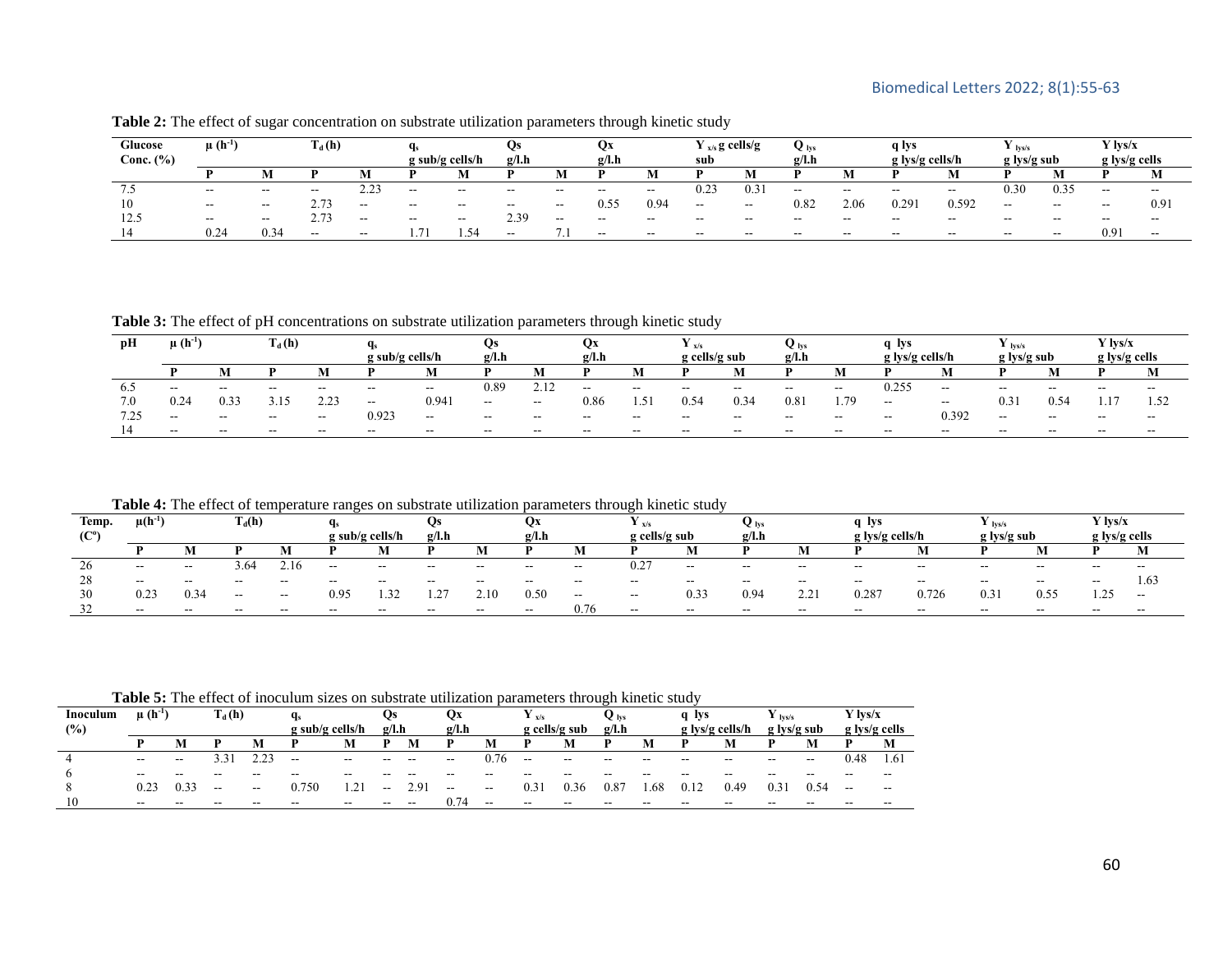## Biomedical Letters 2022; 8(1):55-63



**Fig. 4:** Paper chromatogram exhibited the amino acids produced by **A**) parent strain with lysine production **B**) mutant strain (spots in red circle showed L-lysine)

## *Paper chromatography of amino acids by wild and mutant strain*

During fermentation, different amino acids were observed in the fermentation broth including glutamic acid, leucine, isoleucine, alanine, lysine and aspartic acid. After using optimum conditions during fermentation, the results of paper chromatography showed that the mutant strain produced lysine in higher quantity as compared to the parent strain and showed confirmation of L-lysine by paper chromatography (**Fig. 4**).

# **Discussion**

Bacteria adapt the environment for survival and utilize different kind of substances and being used in various industries [14]. It is a rare mechanism that an organism produces an amino acid for a feedback inhibition mechanism to prevent the organism for synthesis of the amino acids more than the body requirement. The aim of present study was to enhance the synthesis of lysine through the isolated strain of *C. glutamicum* 391. The followed [11] protocol have the potential to achieve the goals of current project. The significant pathways in *C. glutamicum* for the production of the amino acids derived from the L-Aspartate. The lysine biosynthesis in *C. glutamicum* is controlled through the feedback inhibition and repression mechanism [15]. To achieve the hyperlysine production, the organism should improve the feedback inhibition resistance. AEC (lysine analogue) for false feedback inhibition will be lacking feedback mechanism. The MIC of the organism for the isolation of AEC resistant mutant was 0.01 g/ml [16]. Petri plates and the cells were treated with the UV light through the distance of 15 cm leads to pour on CASO agar plate for the recording of survival rate [17]. NTG was used as mutagen to mutate the organism. Although, the function of NTG was not clear however the induction of mutation at replication site leads to the clustering of mutations. The dose of mutagenesis was maintained at 100  $\mu$ g/ml for 2 h [16]. The mutant strains were used for hyper productions of required lysine [18]. The production depends on various parameters including sugar concentration, pH, temperature and inoculum size. The growth for 10 % sugar concentration yielded maximum for parent and mutant strains (**Table 1**), and the observed results were reconciled with reported evidences [19].

Sugar is an important element for microorganism to utilize as carbon source. Various concentrations of glucose (7.5-14%) were maintained through molasses base media. At 10% sugar concentration, maximum lysine production was observed (**Table 1**). Another important factor in the production of lysine was the maintenance of pH. Different ranges of pH (6.5- 7.5) were being studied it was observed that 6.5 to 7 pH showed the maximum optimum conditions for growth and production (**Table 2**). Hence, pH was also considered as an important factor in lysine production. C*. glutamicum* released α-amylase from *Streptococcus bovis* 148 (AmyA) to produce amino acids directly from the starch. Lysine fermentation was carried out by *C. glutamicum* recombinant in the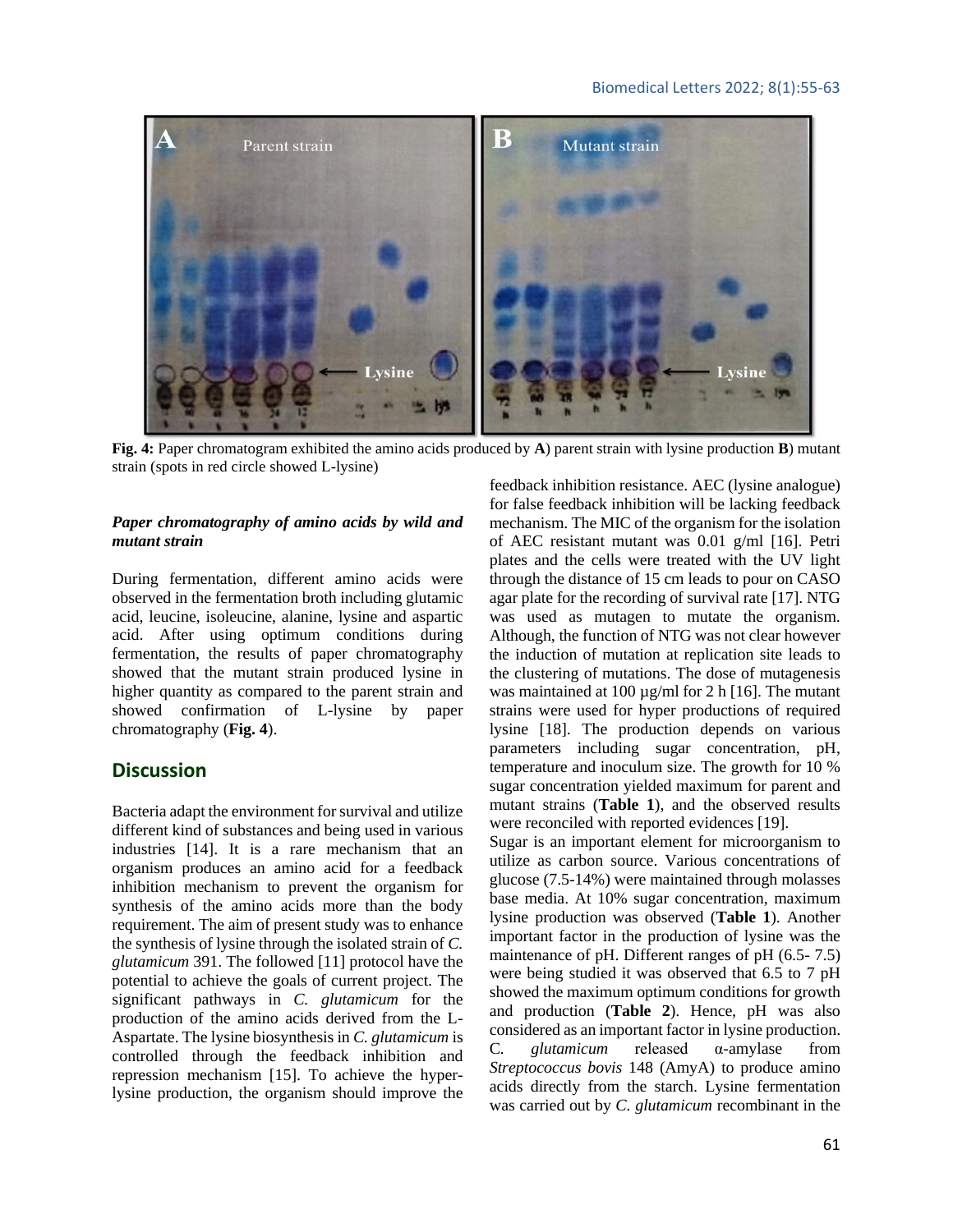growth medium along with starch (50 g/L). The fermentation was carried out at different temperatures and pH and the maximum amount of lysine was obtained at 30˚ C and at pH 7. The amount of starch was also reduced at 18 g/L, by utilizing starch at 8 g/L of lysine was obtained after 24 h. The inoculum size is also a significant element to produce higher yield. The inoculum size helps to produce high amount of biomass while low density may be insufficient to produce the biomass. The inoculum size is also an important factor in kinetics studies. To get better yield, the inoculum size should be optimized.

In present study, the higher production was observed with 6 % of inoculum size. Various amount of inoculum size ranged from 4-10% were utilized and maximum yield was observed. The optimum inoculum size was considered as 8% to produce high yield (**Table 4**).

Temperature is also an important parameter for maximum production and directly effects the yield. The higher temperature may damage the production while low temperature may not initiate the production according to the capacity. Various temperature ranges from 26˚C to 32˚C were utilized for maximum production. It was observed that the optimum temperature was ranging from 28˚C to 30˚C (**Table 3**) and results were reconciled with previous studies [20]. The optimum pH of 7 for production was also reported [21]. The mutant developed has the ability to produce maximum level of lysine by using a cheaper substrate source molasses for cost effective production of Llysine. Interestingly, the mutation of *C. glutamicum*  strain 391 has not been reported for lysine production.

# **Conclusion**

The production of both parent and mutant strains were studied through kinetics parameters. The observed results showed that the higher lysine production was observed with 10 % sugar, at 7 pH, with inoculum size of 6% and temperature at 30°C. The mutant strain produced 55 g/L lysine after feed back inhibition through NTG. Two molasses media were also tested M1 and M2 for the production of lysine and M2 showed better results as compared to M1.

# **Acknowledgements**

Authors are thankful to Government College University Faisalabad, Pakistan for continues support for this project.

## Conflict of interest

The authors declare no conflict of interest.

# **References**

- [1] Elango R, Laviano A. Protein and amino acids: key players in modulating health and disease. Current Opinion in Clinical Nutrition & Metabolic Care. 2017;20:69-70.
- [2] Mohanty B, Mahanty A, Ganguly S, Sankar T, Chakraborty K, Rangasamy A, et al. Amino acid compositions of 27 food fishes and their importance in clinical nutrition. Journal of amino acids. 2014;2014.
- [3] Breau RH, Kokolo MB, Punjani N, Cagiannos I, Beck A, Niznick N, et al. The effects of lysine analogs during pelvic surgery: a systematic review and meta-analysis. Transfusion medicine reviews. 2014;28:145-55.
- [4] Ezemba C, Ozokpo C, Anakwenze V, Anaukwu G, Ogbukagu C, Ekwealor C, et al. Lysine Production of *Microbacterium lacticum* by Submerged Fermentation Using Various Hydrocarbon, Sugar and Nitrogen Sources. Advances in Microbiology. 2016;6:797.
- [5] Khan S, Rasool G, Nadeem S. Bioconversion of cane molasses into amino acids. Pak J Agric Sci. 2006;43:157- 60.
- [6] Ezemba C, Ekwealor C, Ekwealor I, Ozokpo C, Chukwujekwu C, Anakwenze V, et al. Microbacterium lacticum; a lysine producing bacterium isolated from oilcontaminated soil in South-East Nigeria. British Microbiology Research Journal. 2015;9.
- [7] Garrad R, Bhattacharjee J. Lysine biosynthesis in selected pathogenic fungi: characterization of lysine auxotrophs and the cloned LYS1 gene of Candida albicans. Journal of bacteriology. 1992; 174:7379-84.
- [8] Han J-K, Oh J-W, Lee H-H, Chung S, Hyun H-H, Lee J-H. Molecular cloning and expression of s-(2-aminoethyl)- L-cysteine resistant aspartokinase gene of *Corynebacterium glutamicum*. Biotechnology letters. 1991;13:721-6.
- [9] Ouedrhiri W, Balouiri M, Bouhdid S, Moja S, Chahdi FO, Taleb M, et al. Mixture design of Origanum compactum, Origanum majorana and Thymus serpyllum essential oils: optimization of their antibacterial effect. Industrial Crops and Products. 2016; 89:1-9.
- [10] Wang H, Tsai C, Kong D, Chan K, Abild-Pedersen F, Nørskov JK, et al. Transition-metal doped edge sites in vertically aligned MoS 2 catalysts for enhanced hydrogen evolution. Nano Research. 2015; 8:566-75.
- [11] Nadeem S, Ikram A, Rana S, Yaqoob N, Qureshi M, Shakoori A. Enhanced L-lysine production by an Escherichia coli mutant WARN 30522 after MNNG treatment. Strain. 2001; 48:96.
- [12] Costa-Ferreira M, Duarte JC. Amino acid accumulation by an analogue sensitive mutant of *Corynebacterium glutamicum*. Biotechnology letters. 1992; 14:1025-8.
- [13] Albertini M, Fernandez-Yague M, Lázaro P, Herrero-Climent M, Rios-Santos J-V, Bullon P, et al. Advances in surfaces and osseointegration in implantology. Biomimetic surfaces. Medicina Oral, Patologia Oral Ycirugia Bucal. 2015;20:e316.
- [14] DeLong EF, Pace NR. Environmental diversity of bacteria and archaea. Systematic biology. 2001; 50:470-8.